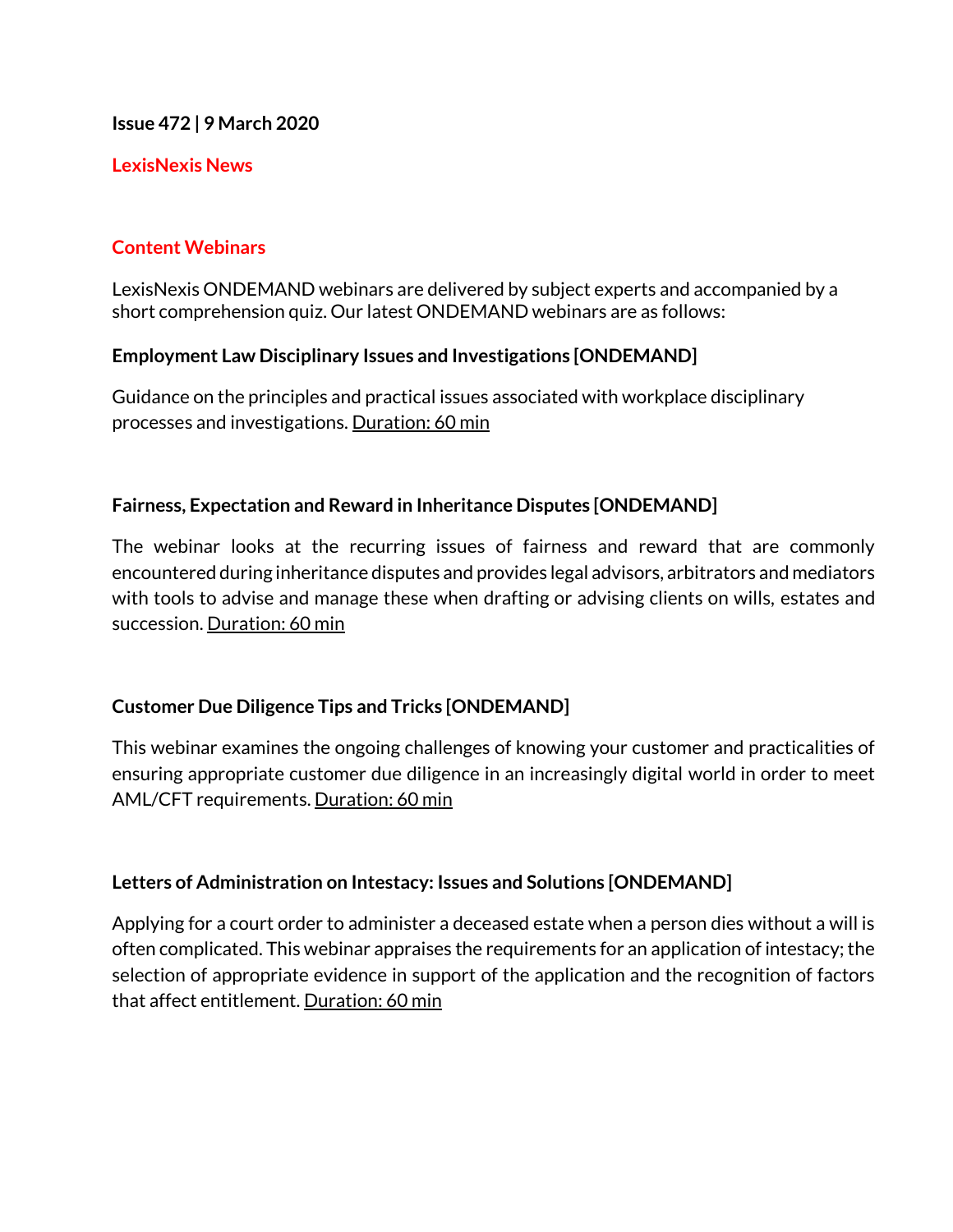# **Letters of Administration with the Will Annexed [ONDEMAND]**

The application process for Letters of Administration with the will annexed differs from probate applications and knowing what matters need to be considered and addressed and supported by evidence, or indeed omitted, when making an application, is not always clear. This webinar provides guidance on recognising the key requirements for the preparation of a valid will and the requirements for making an improperly executed will declared valid. Duration: 60 min

# **Product Support Webinars**

# **Did you know that our LexisNexis training webinars are complimentary and most are CPD compliant?**

## **Using Practical Guidance on Lexis Advance Webinar – Monday, 9th of March at 1pm**

LexisNexis Practical Guidance (NZ) offers the practically focused content that lawyers need to conduct a new matter. Guidance, practice tips, legislation, cases, checklists, tools, forms and precedents are all in one place and in the context of a lawyer's workflow. This session will focus on what is offered in Practical Guidance and how it integrates with Lexis Advance to provide a practical approach to researching. Duration: 60 min

## **General: Lexis Advance Webinar – Thursday, 12th of March at 4pm**

This session examines methods of conducting searches on Lexis Advance, from understanding the algorithm that runs behind the scenes of Lexis Advance, to applying advanced filters to generate effective results. Learn to set up alerts and folders, share documents, customise your publications pod and favourites, ensuring that the platform is working efficiently for your research needs. Duration: 60 min

## **Lexis Advance Bar Webinar – Friday, 20th of March at 9am**

This session examines methods of conducting searches on Lexis Advance, from understanding the algorithm that runs behind the scenes of Lexis Advance, to applying advanced filters to generate effective results. Learn to set up alerts and folders, share documents, customise your publications pod and favourites, ensuring that the platform is working efficiently for your research needs. Duration: 60 min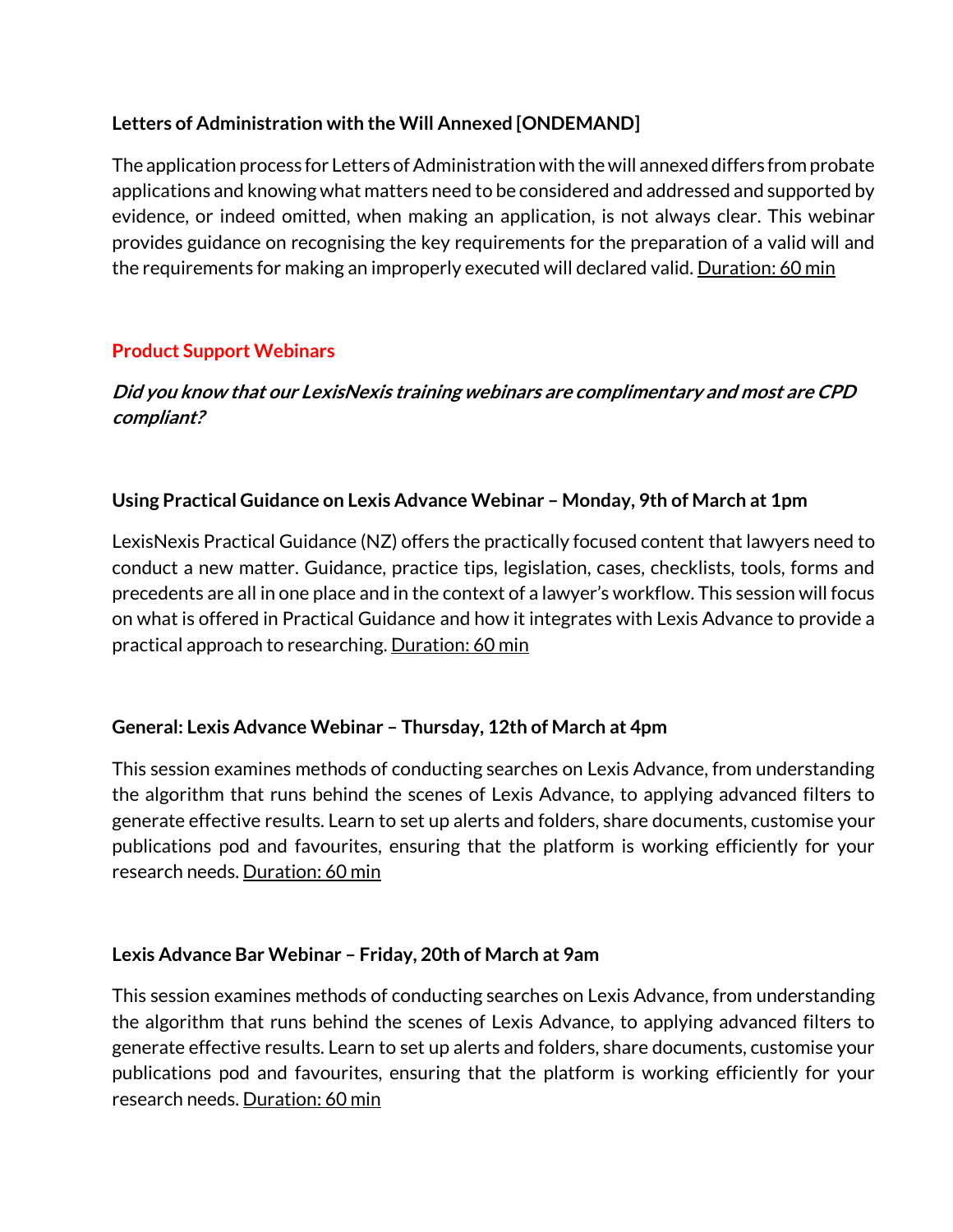## **Working Smarter with Lexis Red Webinar – Monday, 23rd of March at 1pm**

This session shows you how to browse and search your digital versions of key LexisNexis publications like Sim's Court Practice and Fisher on Matrimonial and Relationship Property. We show you how to quickly find, highlight and annotate content for effective offline use of publications when you are out of the office. Duration: 30 min

## **Lexis Draft Webinar – Tuesday, 31st of March at 1pm**

Lexis Draft is a legal drafting solution which contains legal proofreading, editorial review, research and analytical tools for accurate, consistent and efficient drafting. These tools will help reduce professional liability risks whilst improving your competitive advantage through increased productivity. This session uses real life sample drafting documents. Duration: 60 min

# **Commercial**

#### **Company and Securities Law Bulletin**

Issue 2 is available online.

Issue 2 features headnotes on *Chief Executive of Land Information New Zealand v FFG Investment Ltd* [2019] NZHC 3293 and *Roberts v Jules Consultancy Ltd* [2019] NZHC 3342*.* It also features Current Developments.

## **Criminal**

## **Hall's Sentencing**

Service 173 is available online.

This service provides legislative updates to the Corrections Act 2004. Commentary has been updated to Introduction: Principles of Sentencing, Sentencing Act 2002, Corrections Act 2004, Criminal Procedure (Mentally Impaired Persons) Act 2003, Appendix II – Appeals Against Sentence, Appendix VI – Bail and Appendix IX – Sentencing Levels.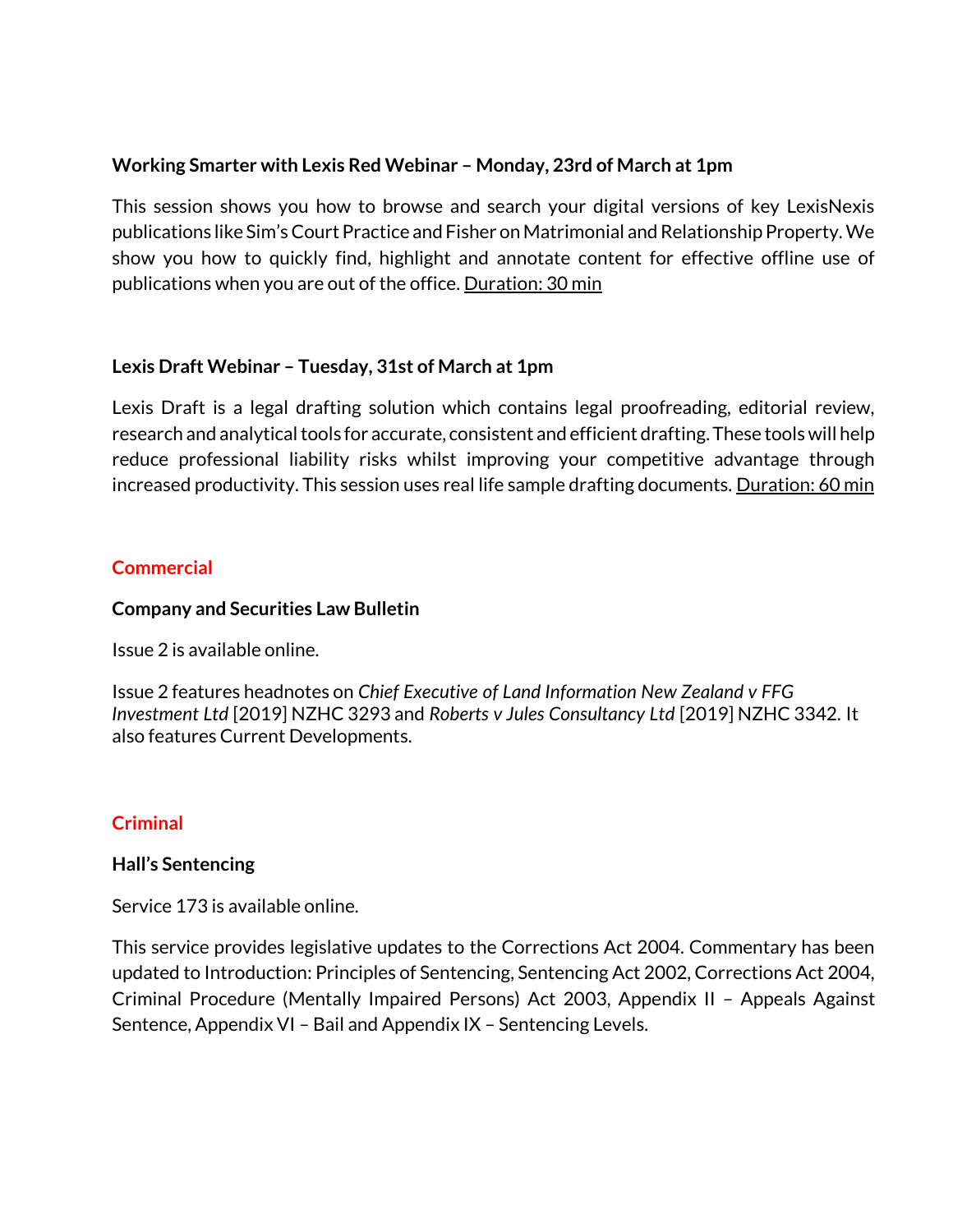## **Practical Guidance: Criminal**

Latest Legal Updates

Rotorua man sentenced for possession of \$137m worth of meth

Alleged child kidnapper filed to reverse his guilty plea

## **Employment**

## **Privacy Law and Practice**

Service 109 is now available online.

This service provides legislative updates to the Privacy Act 1993, the Official Information Act 1982 and the Ombudsman Act 1975.

Additions have been made to the commentary on the Privacy Act 1993 including: Short title and commencement, Part 1– Preliminary provisions, Part 3– Privacy Commissioner, Part 4 – Good reasons for refusing access to personal information, Part 5 – Procedural provisions relating to access to and correction of personal information, Part 6 – Codes of practice and exemptions from information privacy principles, Part 7 – Public register personal information, Part 8 – Complaints, Part 9 – Proceedings of Commissioner and Part 12 – Miscellaneous provisions. A Table of Concordance has been added to Current Developments.

## **Mazengarb's Employment Law**

Service 252 is now available online.

This service provides legislative updates to Accident Compensation Act 2001, the Employment Relations Act 2000, the Holidays Act 2003, the Human Rights Act 1993, the Human Rights Regulations 1993, the Parental Leave and Employment Protection Act 1987, the Privacy Act 1993 and the State Sector Act 1988.

Additions have been made to the commentary on the Employment Relations Act 2000 including: Part 1: Key provisions, Part 2: Preliminary provisions, Part 6: Individual employees' terms and conditions of employment, Part 9: Enforcement and Part 9A: Additional provisions relating to enforcement of employment standards. Further updates have been made to commentary on the following: Selected Topics: Contractual Aspects of Employment, Wages Protection Act 1983, Parental Leave and Employment Protection Act 1987, Human Rights Act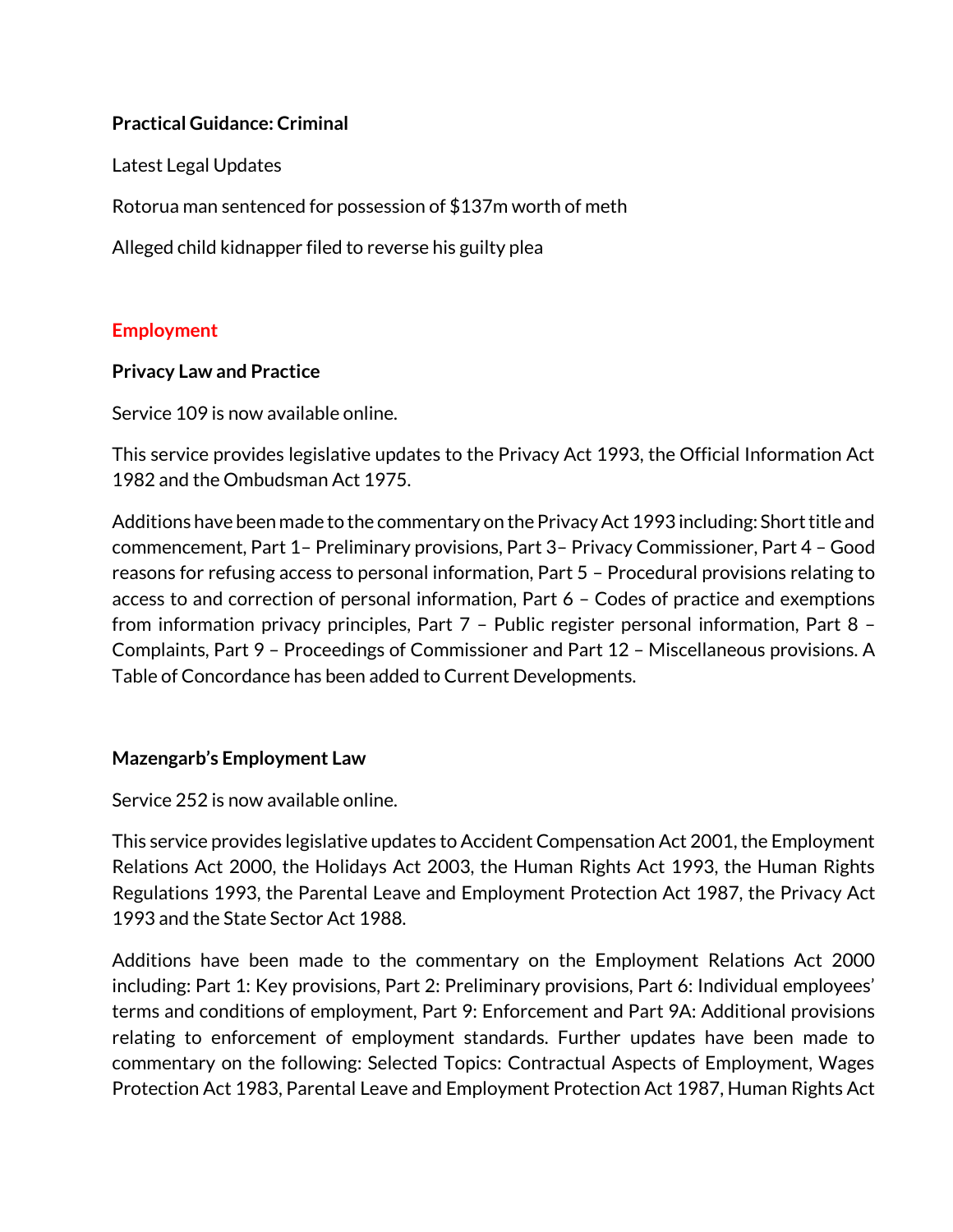1993, Protected Disclosures Act 2000, Health and Safety at Work Act 2015 and the Smokefree Environments Act 1990.

## **Practical Guidance: Employment**

Latest Legal Update:

Education (Vocational Education and Training Reform) Amendment Bill passes final reading

## **Practical Guidance: Employment Law for Employers**

Latest Legal Update:

Case summary — Consequences of failure to engage with mediation process

## **Family**

## **Family Law Service**

Service 197 (February 2020) is now available online.

This service updates commentary in the areas of Adoption, Care and Protection, Child Support, Family Protection, Family Violence, Guardianship, Guardianship of the Court, International, Maintenance, Protection of Personal and Property Rights, Sexual Abuse Cases in the Family Court, Testamentary Promises and Youth Justice.

## **Fisher on Relationship Property**

Service 93 (February 2020) is now available online.

This service updates: Chapter 1 – Nature of relationship property, Chapter 2 – De facto relationship, Chapter 3 – Gifts, Chapter 9 – Protecting the non-owner spouse or partner, Chapter 10 – Meaning and value of property, Chapter 11 – Classification of property, Chapter 15 – Debts, Chapter 16 – Changes after separation, Chapter 17 – Division where spouse or partner dies and Chapter 19 – Proceedings under the Act.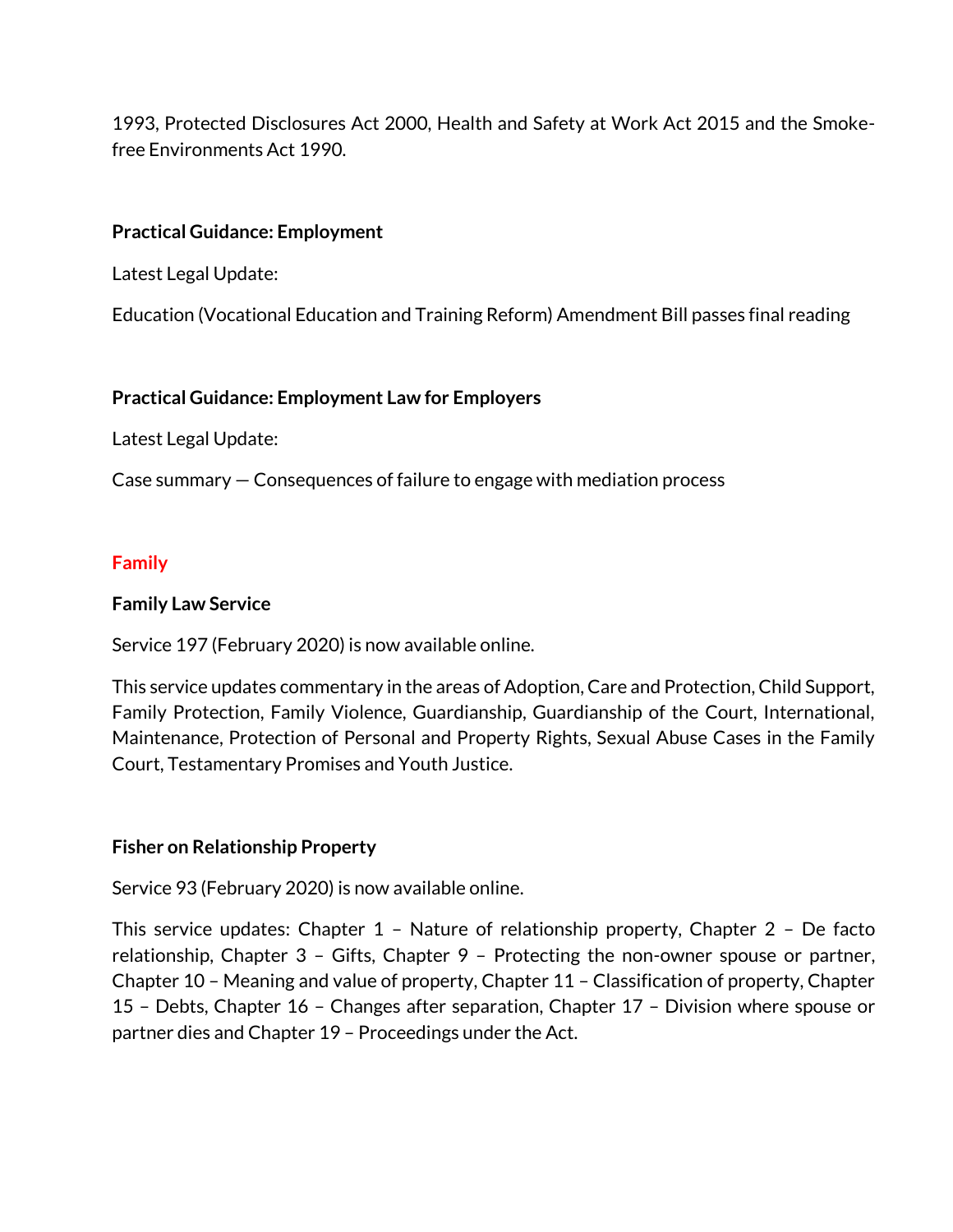#### **Practical Guidance: Family**

Latest Legal Update

Call to end "no-fault" divorce settlements in cases of domestic violence

#### **Textbooks**

**Family Law in New Zealand, 19th edition** Henaghan & Atkin et al RRP\*incl GST: \$165.00 ISBN: 9781988546100 (book) Publication date: December 2019

#### **Family Law Legislation, 19th edition**

LNNZ RRP\*incl GST: \$140.00 ISBN: 9781988546186 (book) – two volume set Publication date: December 2019

## **Family Law Policy in New Zealand, 5th edition**

Mark Henaghan & Bill Atkin (editors) RRP\*incl GST: \$160.00 ISBN: 9780947514969 (book) Publication date: March 2020

## **International Law**

#### **Textbook**

**Public International Law: A New Zealand Perspective**  Alberto Costi (editor) RRP\*incl GST: \$220.00 \$198.00 (pre-order price) ISBN: 9781877511042 (book) Publication date: March 2020

#### **Procedure**

#### **Practical Guidance: District Court Litigation**

Latest Legal Updates

Professor Amokura Kawharu appointed Law Commission President

Attorney-General David Parker names five more District Court judges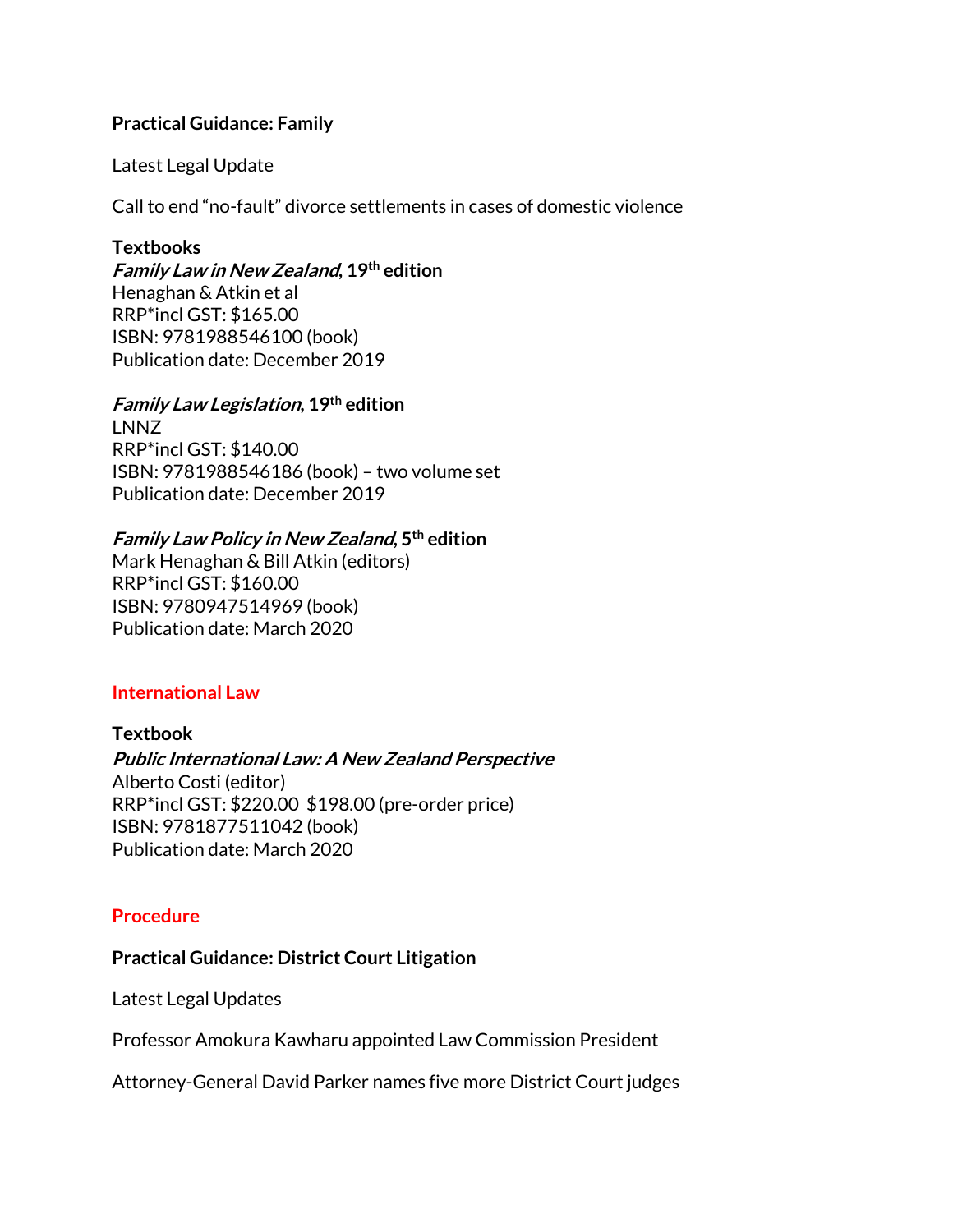#### **Property**

**Textbooks McMorland & Gibbons on Unit Titles and Cross-Leases, 2nd edition** Don McMorland & Thomas Gibbons RRP\*incl GST: \$180.00 ISBN: 9781988546179 (book) Publication date: December 2019

#### **Succession**

#### **Practical Guidance: Succession**

Latest Legal Updates

Leaving a bequest to grandchildren in a will by using KiwiSaver will avoid the costs and complexities of a trust

A valid will can take many forms

#### **Trusts**

#### **Practical Guidance: Trusts**

Latest Legal Update

Family trusts will be costly to wind up

#### **Textbook**

**Nevill's Companion to the Trusts Act 2019** Lindsay Breach RRP\*incl GST: \$120.00 ISBN: 9780947514617 (book) Publication date: November 2019